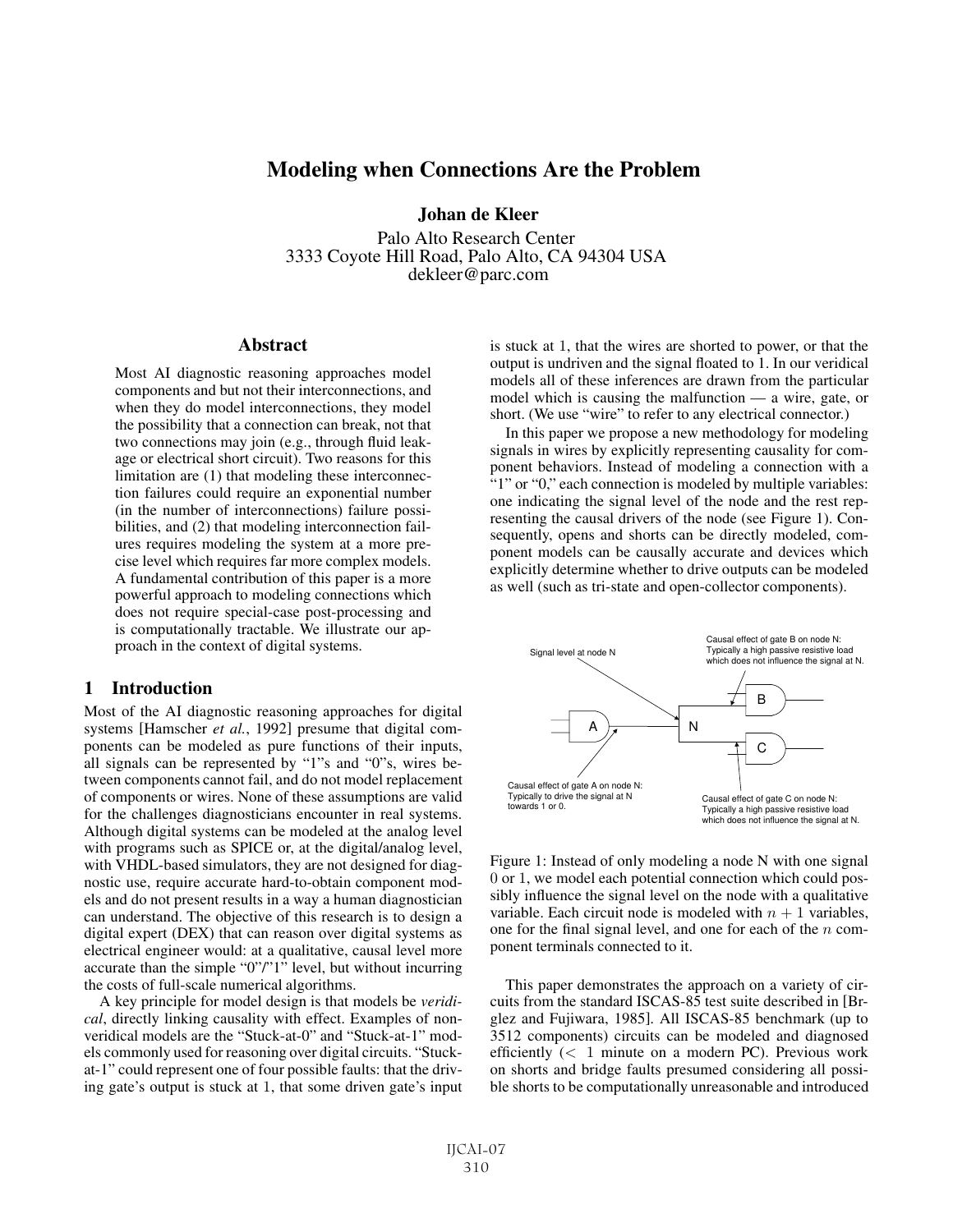special-case inference procedures to handle them (see section 2). The analysis will show that extremely few possible shorts can explain typical symptoms, and those that do are a small fraction of the possible diagnoses. Thus, model-based diagnosis systems containing shorts can be performed within the framework of existing algorithms using the models presented in this paper.

DEX utilizes a implementation of the GDE/Sherlock [de Kleer and Williams, 1987] probabilistic framework based on the HTMS [de Kleer, 1992]. All component and models are compiled (individually, not in combination) to their primeimplicates with unmeasurable variables eliminated. The primary inference mechanism is local constraint propagation where completeness (for conflicts and value propagation) is ensured though the introduction of additional assumptions for unassigned measurable variables, propagating these and subsequently using propositional resolution to eliminate the ambiguities.

In this paper, we make the following simplifications, which we intend to relax these in future work:

- Components behave non-intermittently. Later in the paper we will generalize definition of non-intermittency from that given in [Raiman *et al.*, 1991]: A component behaves non-intermittently if its outputs are a function of its inputs. As the models in this paper allow causality to change, inputs and outputs are no longer well-defined.
- No causal loops in the combinatorial logic.
- No logical memory elements.
- No model of transient behavior. All signals are presumed to have reached quiescence after the input vector has been applied. Thus DEX cannot reason about hazards, race conditions, or situations in which a node's value switches too slowly because its not driven with enough current or there are too many loads connected to it.
- No fault propagation. A fault in one component cannot cause a fault in another.

### 2 Related work

Early work on model-based diagnosis [Davis, 1984] addresses bridge faults. However, this early research treats shorts as a special case, hypothesizing bridge faults only when all single faults were eliminated. [Preist and Welham, 1990] inserts additional insulating components at places where shorts may occur and uses stable-model semantics to identify candidate diagnoses. This approach is too inefficient, as the number of possible insulator components to consider grows quadratically with system size. [Boettcher *et al.*, 1996] model structural shorts in analog systems. Again this approach uses the possibility of multiple-faults to invoke an additional algorithm to match observed behavior to known hidden interaction models.

The broadest system modeling techniques come from the QR and MBD work in the automotive diagnosis and the FMEA construction domains [Struss *et al.*, 1995] [N.A.Snooke and C.J.Price, 1997] [Mauss *et al.*, 2000]. One methodology for using multiple variables to represent wires can be found in [Struss *et al.*, 1995].

A fundamental contribution of this paper is a more powerful approach to modeling connections which does not require special-case post-processing and is computationally tractable. Only one additional component needs to be added to model each node, so the number of additional node components grows linearly in the worst-case. This approach provides a way to model situations where causality changes such as short circuits, open circuits, and tri-state, open-collector, and expand gates. Structural faults are modeled as any other fault and are integrated within the GDE/Sherlock approach to measurement selection and component replacement policies. Most of the potential computational complexity introduced by the more detailed causal models is avoided by generating candidate diagnoses in best-first order. Candidates are ordered by their posterior probabilities, not the number of faults they contain.

#### 3 Preliminaries

This basic framework is described in [de Kleer and Williams, 1987; de Kleer *et al.*, 1992].

Definition 1 *A system is a triple (SD,COMPS, OBS) where:*

- *1. SD, the system description, is a set of first-order sentences.*
- *2. COMPS, the system components, is a finite set of constants.*
- *3. OBS, a set of observations, is a set of first-order sentences.*

Definition 2 *Given two sets of components* Cp *and* Cn *define* D(Cp, Cn) *to be the conjunction:*

$$
\Bigl[\bigwedge_{c \in Cp} AB(c)\Bigr] \wedge \Bigl[\bigwedge_{c \in Cn} \neg AB(c)\Bigr].
$$

Where  $AB(x)$  represents that the component x is ABnormal (faulted).

A diagnosis is a sentence describing one possible state of the system, where this state is an assignment of the status normal or abnormal to each system component.

**Definition 3** *Let* Δ ⊂*COMPS*. A diagnosis for  $(SD, COMPS, OBS)$  *is*  $D(\Delta, COMPS - \Delta)$  *such that the following is satisfiable:*

$$
SD \cup OBS \cup \{ \mathcal{D}(\Delta, COMPS - \Delta) \}
$$

In this framework, a typical model for an inverter is (assuming the appropriate domain axioms for variables):

$$
INVERTER(x) \rightarrow
$$
  

$$
\Big[\neg AB(x) \rightarrow [in(x, t) = 0 \equiv out(x, t) = 1]\Big].
$$

The model for the second inverter of Figure 2 is:

$$
[\neg AB(B) \to [in(B, t) = 0 \equiv out(B, t) = 1].
$$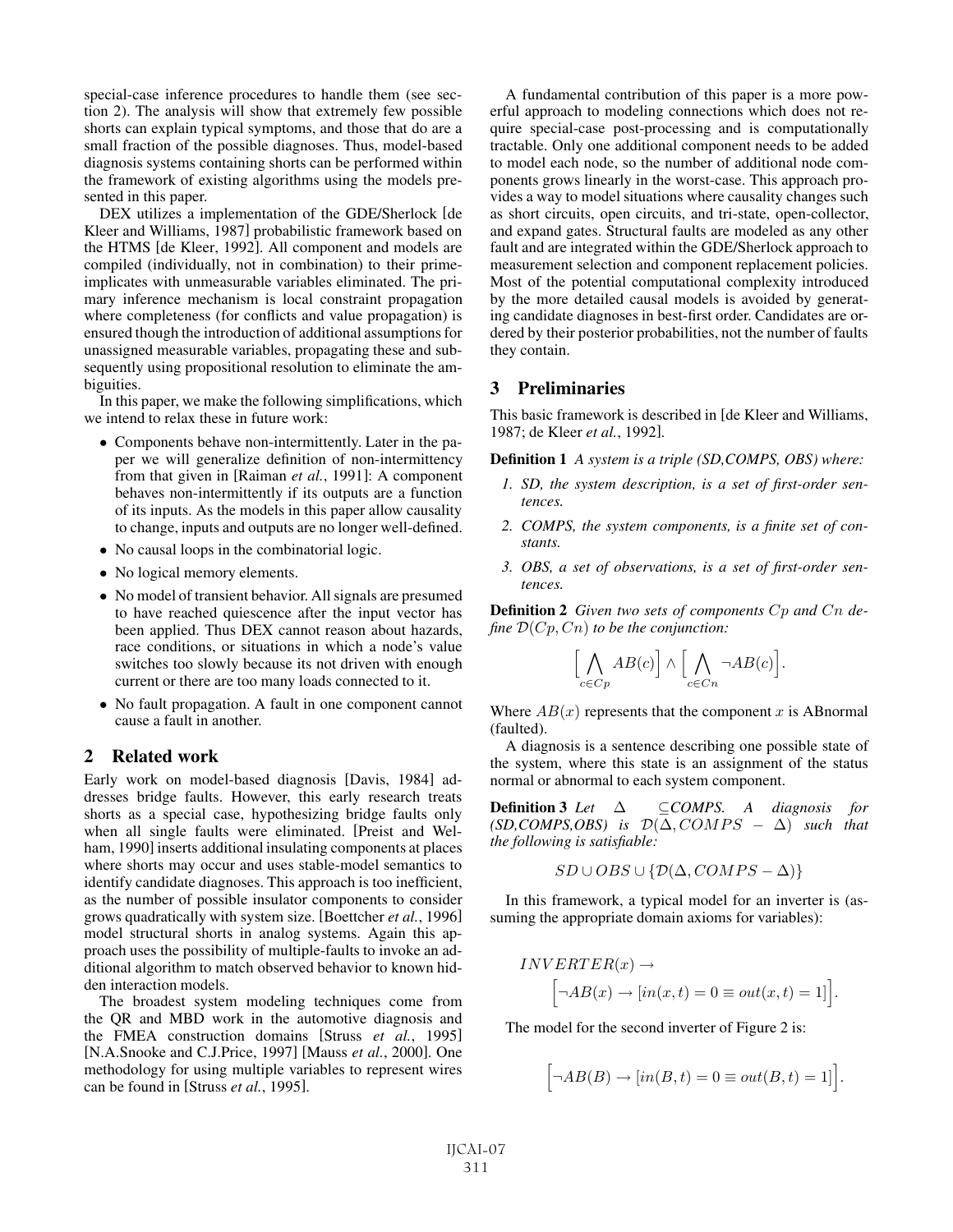

Figure 2: Four sequential inverters.

#### 4 Introducing causality

Models of the type described in the previous section implicitly assume that components have distinguished input terminals that only sense their inputs and then cause an output variable value. Both of these assumptions can be faulty. For example, in Figure 2, B's input can be shorted to ground internal to the gate. In this case, despite the 1 signal from  $A, b$ would be measured to be 0. If  $a = 0$ , then the classic models would dictate that A is faulted, when in fact it is actually B that is faulted.

To model causality more accurately, we must model wires with more accuracy. Each terminal of a component is modeled with two variables, one which models how the component is attempting to influence its output (roughly analogous to current), and the other which characterizes the result (roughly analogous to voltage). For a correctly functioning node, these voltage-like variables are equal. There are 5, mutually inconsistent, qualitative values for the influence of a component on a node (we refer to these as "drivers").

- $d(-\infty)$  indicates a direct short to ground.
- $\bullet$   $d(0)$  pull towards ground (i.e., 0).
- $d(R)$  presents a high (i.e., draws little current) passive resistive load.
- $d(1)$  pull towards power (i.e., 1).
- $d(+\infty)$  indicates a direct short to power.

Intuitively, these 5 qualitative values describe the range of possible current sinking/sourcing behaviors of a component terminal. A direct short to ground can draw a large current inflow. A direct power to ground can drive a large current outflow.

There are three possible qualitative values for the result variable:

- $s(0)$  the result is close enough to ground to be sensed as a digital 0.
- $s(x)$  the result is neither a 0 or 1.
- $s(1)$  the result is close enough to power to be sensed as a digital 1.

Different logic families will have different thresholds for determining  $s(0)$  or  $s(1)$ . For example, the voltage (v) levels for conventional TTL components are:  $s(0)$  corresponds to  $v \le 0.8$ ,  $s(1)$  to  $v \ge 2.4$  and  $s(x)$  to  $0.8 < s(x) < 2.4$ .  $s(x)$ only arises when measurements are made and is never used within a component model. If some needed component input has been measured to be  $s(x)$ , its output is not determined by the model (i.e., can be  $s(0)$ ,  $s(x)$  or  $s(1)$ ).

With few exceptions, correctly functioning digital devices present a high (little current drawing) resistive load on all their inputs and drive all their outputs. Unless otherwise noted these axioms will be included in every component model. Every output drives a signal (except in special cases described later):

$$
\neg AB(x) \rightarrow [d(out(x, t)) = d(0) \lor d(out(x, t)) = d(1)].
$$

Every input presents a resistive load:

$$
\neg AB(x) \to d(in(x,t)) = d(R).
$$

Under this modeling regime, an inverter is modeled as follows:

$$
INVERTER(x) \rightarrow
$$
  
\n
$$
[\neg AB(x) \rightarrow
$$
  
\n
$$
[s(in(x, t)) = s(0) \rightarrow d(out(x, t)) = d(1)
$$
  
\n
$$
\land s(in(x, t)) = s(1) \rightarrow d(out(x, t)) = d(0)
$$
  
\n
$$
\land d(in(x, t)) = d(R)
$$
  
\n
$$
\land d(out(x, t)) = d(0) \lor d(out(x, t)) = d(1)]
$$
.

Under the usual modeling regime, there is no need to model the behavior of nodes as they just pass along their signals. However, we need explicit models to describe how the sensed digital value of the node is determined from its drivers. Let  $R(v)$  be resulting signal at node v and  $S(v)$  be the collection of drivers of node v. For example, in Figure 2,  $S(b) =$  ${d(out(A, t), d(in(B, t))}.$  Nodes are modeled as follows (sometimes referred to as 0-dominant models):

- If  $d(-\infty) \in S(v)$ , then  $R(v) = s(0)$ .
- If  $d(+\infty) \in S(v)$ , then  $R(v) = s(1)$ .
- If  $d(0) \in S(v)$ , then  $R(v) = s(0)$ .
- Else, if all drivers are known, and the preceding 3 rules do not apply, then  $R(v) = s(1)$ .

For example, node *b* of Figure 2 is modeled as follows:

$$
\neg AB(b) \rightarrow
$$
  
\n
$$
\begin{aligned}\n\left[d(out(A,t)) = d(-\infty) \rightarrow s(b) = s(0) \\
\wedge d(in(B,t)) = d(-\infty) \rightarrow s(b) = s(0) \\
\wedge d(out(A,t)) = d(+\infty) \rightarrow s(b) = s(1) \\
\wedge d(in(B,t)) = d(+\infty) \rightarrow s(b) = s(1) \\
\wedge d(out(A,t)) = d(0) \rightarrow s(b) = s(0) \\
\wedge d(in(B,t)) = d(0) \rightarrow s(b) = s(0) \\
\wedge [d(out(A,t)) = d(1) \land d(in(B,t)) = d(1) \rightarrow s(b) = 1] \\
\wedge [d(out(A,t)) = d(1) \land d(in(B,t)) = d(R) \rightarrow s(b) = 1] \\
\wedge [d(out(A,t)) = d(R) \land d(in(B,t)) = d(R) \rightarrow s(b) = 1] \\
\wedge [d(out(A,t)) = d(R) \land d(in(B,t)) = d(1) \rightarrow s(b) = 1]\n\end{aligned}
$$

We have now laid the groundwork for a new definition of non-intermittency. The definition from [Raiman *et al.*, 1991] is:

Definition 4 *[Raiman* et al.*, 1991] A component behaves non-intermittently if its outputs are a function of its inputs.*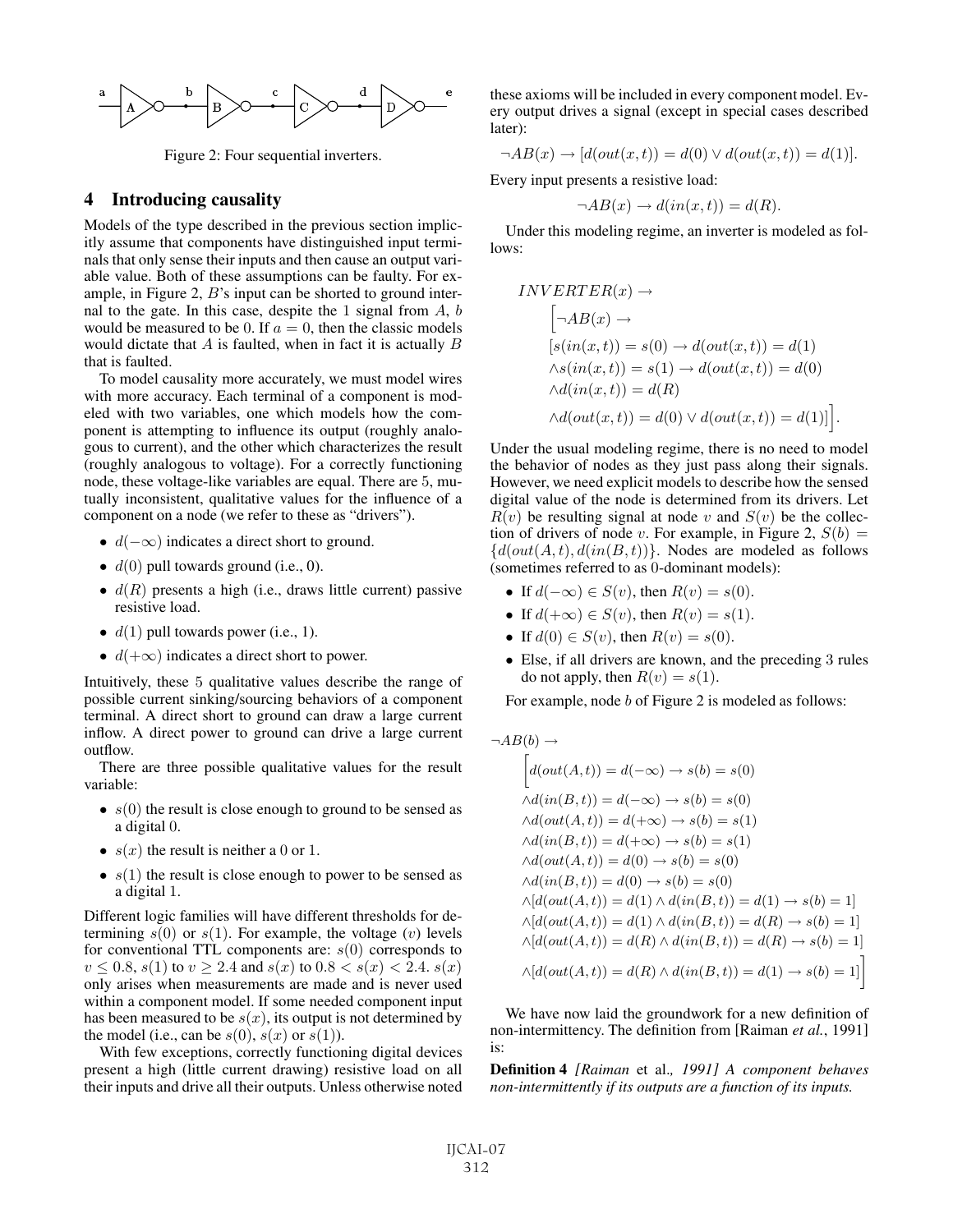

Figure 3: The simplest circuit, c17, from the ISCAS-85 test suite. Inputs are labeled "In," outputs "On," gates "Gn," and corresponding internal nodes "Nn."

This definition succinctly captures the intuition of nonintermittency: (1) a component has exactly one output value for a particular set of input values, (2) even though other circuit values may change, the same inputs yield the same outputs, (3) the inputs are clearly identified — so no "hidden" input can be effecting the output value. We use these same intuitions for our new definition, except that the notion of "input" and "output" is changed.

Definition 5 *The causal inputs to a component are the signal levels at all the circuit nodes the component is connected to. The causal outputs of a component are the driving signals on all of the wires to the nodes it connects to. A component is causally non-intermittent if all its driving outputs are a function of its sensed inputs.*

Under this definition, a "2-input and gate" has 3 sensed inputs and 3 driven outputs. This general definition captures all possible faults of the 2-input and gate including such extreme possibilities of installing the wrong gate or installing it backwards. Correctly functioning components will drive all their outputs, but most will not reference the signal level on its teleological output (what the logic designer would call the "output.")



Figure 4: The inputs and symptom added. Output O2 should be 0 but is measured to be 1. All components fail with equal prior probability. After observing the symptom, the more likely faulted gates are G3, G4 and G6 (which are highlighted).

Consider the slightly more complex circuit of Figure 3 —

the simplest examples in the ISCAS-85 test suite. Suppose a test vector  $(I1=0, I2=1, I3=0, I4=1, I5=0)$  is applied and O2 is measured to be 1 (correct is 0). Figure 4 highlights the only component singlefaults under the simple GDE models. When our node models are included, G5 is the only node singlefault with its input stuck to ground. Therefore, in Figure 5 gate G5 is also possibly faulted.

In order to model that nodes can fail, we model all nodes as components with the same model described earlier. For example, Figure 6 highlights the more probable node and component faults.



Figure 5: Using the expanded node model, gate G5 could have its input shorted to ground causing the symptom at O2 (should be 0 but 1 is measured). The likely faulted gates are now G3, G4, G5 and G6.



Figure 6: Modeling nodes as possibly faulted components. The highlighted components are more likely to be faulted given the observations. Component faults (in darker shading) are more likely than connection faults (in lighter shading). Lower probability components and nodes are not shaded. Prior fault probabilities of components are all equal, as are the component probabilities (in this case with higher priors).

## 5 Bridges and shorts

Having laid out the causal modeling paradigm the extension needed to model bridges and shorts is relatively straightforward. We add one fault mode to the model of a node. A node can either be in mode G (working correctly  $\neg AB$ ), S for shorted or  $U$  (unknown or no model). For every node:

$$
AB(n) \to S(n) \odot U(n).
$$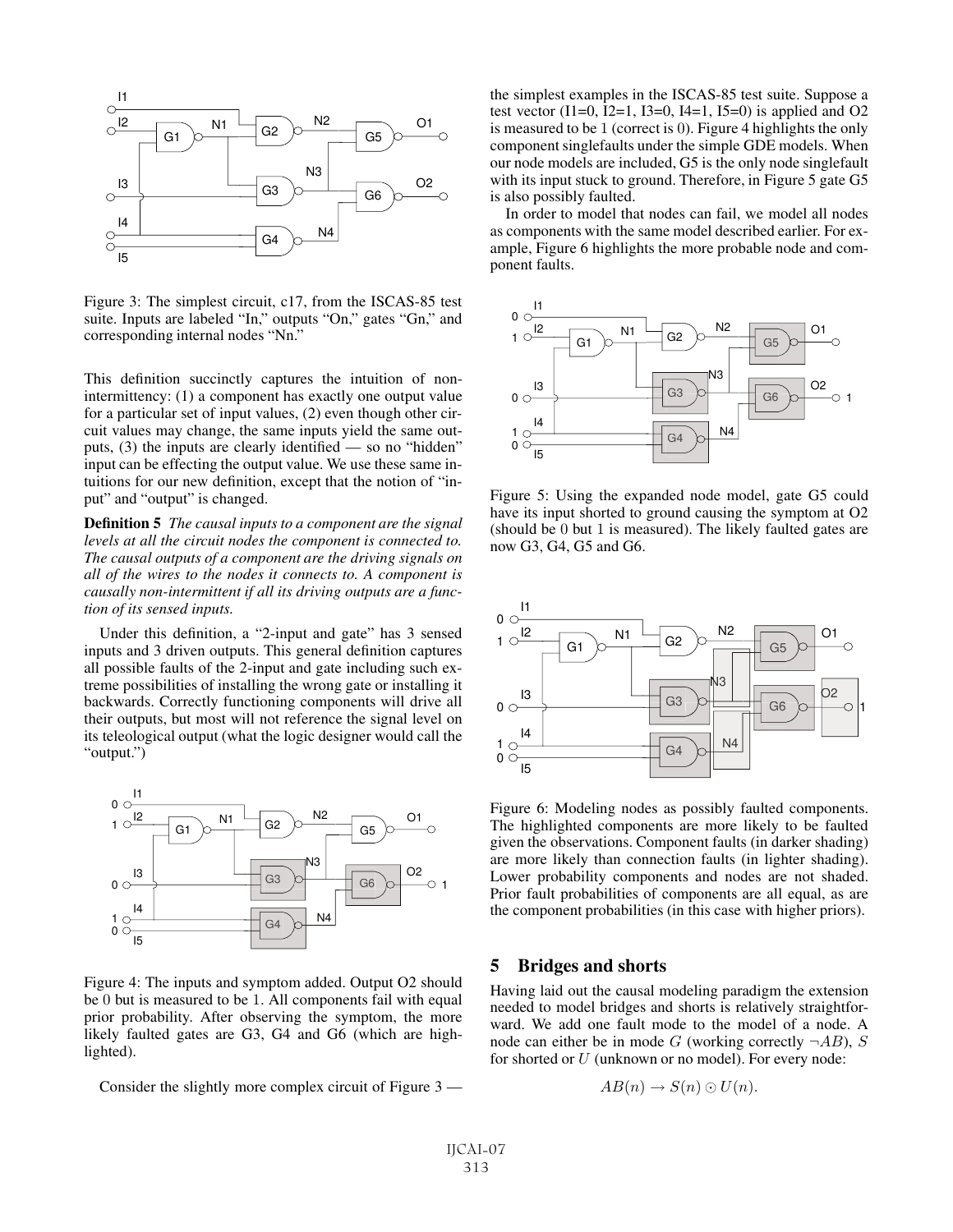Table 1: Combined drivers of nodes N1 and N3.

| 10     | gate           | drive |
|--------|----------------|-------|
| output | G1             | d(0)  |
| input  | G <sub>2</sub> | d(R)  |
| input  | G3             | d(R)  |
| output | G3             | d(1)  |
| input  | G6             | d(R)  |
| input  | G5             | d(R)  |

The G model is unchanged from that described earlier in the paper. There are two additional nodes, power and ground whose output drivers are  $d(-\infty)$  and  $d(+\infty)$  to model shorts to power and ground.

Each of the nodes in a shorted set will have the same signal level, which is determined as if the combined node were functioning in an overall  $G$  mode. For example, consider the candidate diagnosis of circuit c17 in which N1 and N3 are shorted together and all other components and nodes function correctly. Table 1 lists the drivers of the combined node, and by the node-model this will produce a signal at N3 of 0 which propagates through G6 to produce 1 which is the observed symptom. Therefore, a N1-to-N3 short is a candidate diagnosis which explains all the symptoms.

Table 2: Combined drivers of nodes I4 and N1.

| 10     | gate           | drive |
|--------|----------------|-------|
| driven | <b>I4</b>      | d(1)  |
| input  | G1             | d(R)  |
| input  | G4             | d(R)  |
| output | G1             | d(0)  |
| input  | G <sub>2</sub> | d(R)  |
| input  | G3             | d(R)  |

Notice that the only possible short with node O2 which explains the symptom is a short to power (assuming all other components and nodes are working correctly). As the output driver of G6 is  $d(1)$  it cannot pull up any 0 node.

Most combinations of shorts make no causal sense and these are eliminated as a consequence of our models (no additional machinery is required). A trivial instance of a nonsensical short is between nodes I4 and N1. The drivers of this combined node are listed in Table 2. So, the signal at the combined node I4-N1 will become 0, which produces an inconsistency with the correct model of the nand gate G1 and will not be considered a possible short (again assuming all other components and nodes are working correctly). If this short had happened in a physical circuit, the circuit would probably oscillate. As we are not modeling oscillation, the inconsistency will guarantee that no candidate diagnosis will include the I4-N1 short.

Finally, consider the case where the nodes I5 and O2 are shorted (with same observations of Figure 5). The drivers of the combined node are listed in Table 3. Gates G4 and G6 appear to be in a loop. Thus the signal levels on nodes I5, N4 and O2 cannot be determined by only considering the driver values. Fortunately, the nand model for G6 resolves the am-

Table 3: Combined drivers of nodes I5 and O2.

| 10                | gate | drive |
|-------------------|------|-------|
| driven            |      | d(0)  |
| 1 <sub>nput</sub> | F4   |       |
| output            |      |       |

Table 4: Upper diagonal of this matrix gives the only possible two node shorts for our c17 example which explain the symptoms. For brevity nodes are indicated by their integers. Shorts to ground and power are not included.

|                | 11 | I2 | 13 | I4 | I5 | N1 | N2 | N <sub>3</sub> | N <sub>4</sub> | O <sub>1</sub> | O <sub>2</sub> |
|----------------|----|----|----|----|----|----|----|----------------|----------------|----------------|----------------|
| $_{\rm II}$    |    |    |    |    |    |    |    | S              | S              |                |                |
| I2             |    |    |    |    |    |    |    |                |                |                |                |
| I3             |    |    |    |    |    | S  | S  |                |                |                |                |
| I <sub>4</sub> |    |    |    |    |    |    |    |                |                |                |                |
| I5             |    |    |    |    |    | S  | S  |                |                |                |                |
| N1             |    |    |    |    |    |    |    | S              | S              |                |                |
| N <sub>2</sub> |    |    |    |    |    |    |    |                |                |                |                |
| N <sub>3</sub> |    |    |    |    |    |    |    |                |                |                |                |
| N <sub>4</sub> |    |    |    |    |    |    |    |                |                | S              |                |
| O <sub>1</sub> |    |    |    |    |    |    |    |                |                |                |                |
| O <sub>2</sub> |    |    |    |    |    |    |    |                |                |                |                |

biguity:

$$
\neg AB(G6) \rightarrow [d(out(G6, t)) = d(0) \lor d(out(G6, t)) = d(1)].
$$

Thus the output driver of G6 cannot be  $d(+\infty)$  and thus it can be immediately inferred that shorting I5 and O2 does not explain why O2 is observed to be 1 instead of 0. The only shorts which explain the symptom are shown in Table 4. It is interesting to note that the majority of possible shorts are ruled out by just measuring one output signal. Only  $\frac{9}{66}$  of the possible shorts explain the evidence.

As we saw in circuit c17, surprisingly few shorts explain the observations that have been collected on the circuit. Table 5 shows that, as compared to all possible candidates which explain the symptoms, the percentage of shorted node candidates is relatively small.

Table 5: Number of possible shorts of 2 nodes for a typical symptom for the worst-case where all 2 shorts are equally likely. The percentages characterize how many of all possible 2 or smaller candidates are node shorts. All circuits come from the ISCAS-85 test suite. c432 is a 27-channel interrupt controller, c499 is a 32-bit single-error-correcting-circuit, and c880 is an 8-bit arithmetic logic unit.

| circuit | components | nodes | 2-shorts |  |  |  |  |  |  |
|---------|------------|-------|----------|--|--|--|--|--|--|
| c17     |            |       |          |  |  |  |  |  |  |
| c432    |            |       |          |  |  |  |  |  |  |
| c499    | 201        | 242   | 562      |  |  |  |  |  |  |
| c880    |            |       |          |  |  |  |  |  |  |

### 6 Tri-state and open-collector devices

With a modeling paradigm which distinguishes signal levels from drivers, it is simple to model a tri-state device (not pos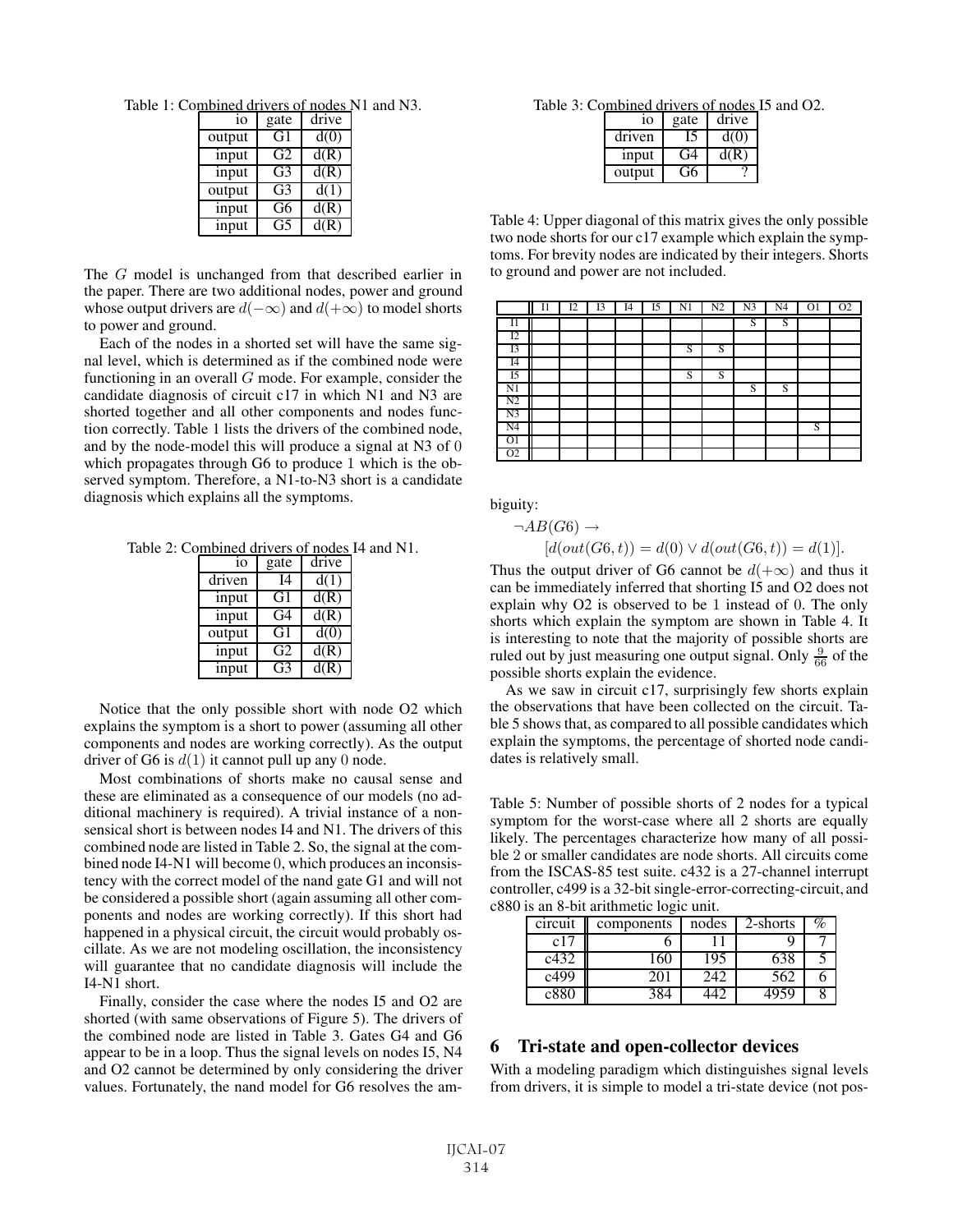sible when modeling gates as purely digital). When  $G = 1$  in Figure 7, the gate acts as any other buffer. However, if  $G = 0$ , the tristate output only presents high resistive load at its output no matter the value of input  $A$  (an exception to the usual output driver):

$$
TRISTATEBUF(x) \land \neg AB(x) \rightarrow
$$
  
\n
$$
[s(G(x, t)) = s(1) \rightarrow
$$
  
\n
$$
[s(A(x, t)) = s(0) \rightarrow d(Y(x, t)) = d(0)
$$
  
\n
$$
\land s(A(x, t)) = s(1) \rightarrow d(Y(x, t)) = d(1)
$$
  
\n
$$
\land d(Y(x, t)) = d(0) \lor d(Y(x, t)) = d(1)]
$$
  
\n
$$
\land d(A(x, t)) = d(R)
$$
  
\n
$$
\land d(G(x, t)) = d(R)
$$
  
\n
$$
\land G(s(x, t)) = s(0) \rightarrow d(Y(x, t)) = d(R).
$$



Figure 7: Tri-state Buffer.

Open-collector devices do not need an additional model as these are 0-dominant as well. Without an external pull-up resistor these lines rise slowly to their signal level but DEX does not yet model this transient behavior.

#### 7 IC Components

The methodology in this paper can be used to analyze a system to the gate level. However, in many cases the system is composed of integrated circuits that each contain many gates, and troubleshooting need only identify the faulty IC. Figure 8 is the familiar IC which contains 4 2-input nand gates. Intuitively, it looks like we can utilize a single AB-literal for the IC and all the nand-models depend on its negation. This has two problems. First, the extension to fault models is cumbersome. If we model an individual nand gate with 3 faults (e.g., SA0, SA1, U), then the IC would have 255 fault modes. Second, the ability to propose measurements is impeded because 4 components are removed when considering the IC faulty. Therefore, DEX models all ICs with sets of primeimplicates containing only IC terminal variables and the one IC AB-literal, and simply replaces these clauses with individual gate AB-literals and associated clauses whenever the IC AB-literal occurs in any candidate leading diagnosis.

IC components present a second challenge for our models. Consider the 7451 IC of Figure 9. It contains two distinct sets of gates which compute and-or-invert of their inputs. We could model both of these functions with one AB-literal as we did for the 7400. A wire bond from the semiconductor die could short with some other internal metal trace, or two metal traces could short. For example, the output of one of the and gates of the first and-or-invert logic could short with the output of an and gate of the second and-or-invert logic.



Figure 8: 7400.

In this case, both pieces of logic would behave intermittently. The output of the first and-or-invert logic is no longer a true function of its inputs, but is also a function of the inputs of the second and-or-invert logic. In these cases, we model the IC at the gate level with node models which allow shorts. With node models, internal shorts appear as non-intermittent faults.



Figure 9: 7451.

# 8 Algorithm

We make the simplifying assumption that we are looking at one set of shorts at a time. All of the nodes which are shorted in any candidate diagnosis are considered shorted together. A simplistic implementation of node models would require the construction of  $2^n + 3n$  clauses for *n*-terminal nodes. Shorted nodes can have a large number of terminals. Therefore, DEX constructs these clauses only when they are needed to analyze a leading diagnosis using the consumer architecture of the HTMS.

Intuitively, our candidate generator operates as follows: Candidate diagnoses are generated in best-first posterior probability order as in the GDE/Sherlock framework. The nodes are simply components. This candidate generator is modified to never generate candidate diagnoses of only one shorted node. Whenever a new candidate diagnosis is identified with two or more shorted nodes, any needed additional clauses are added dynamically to model the combined set of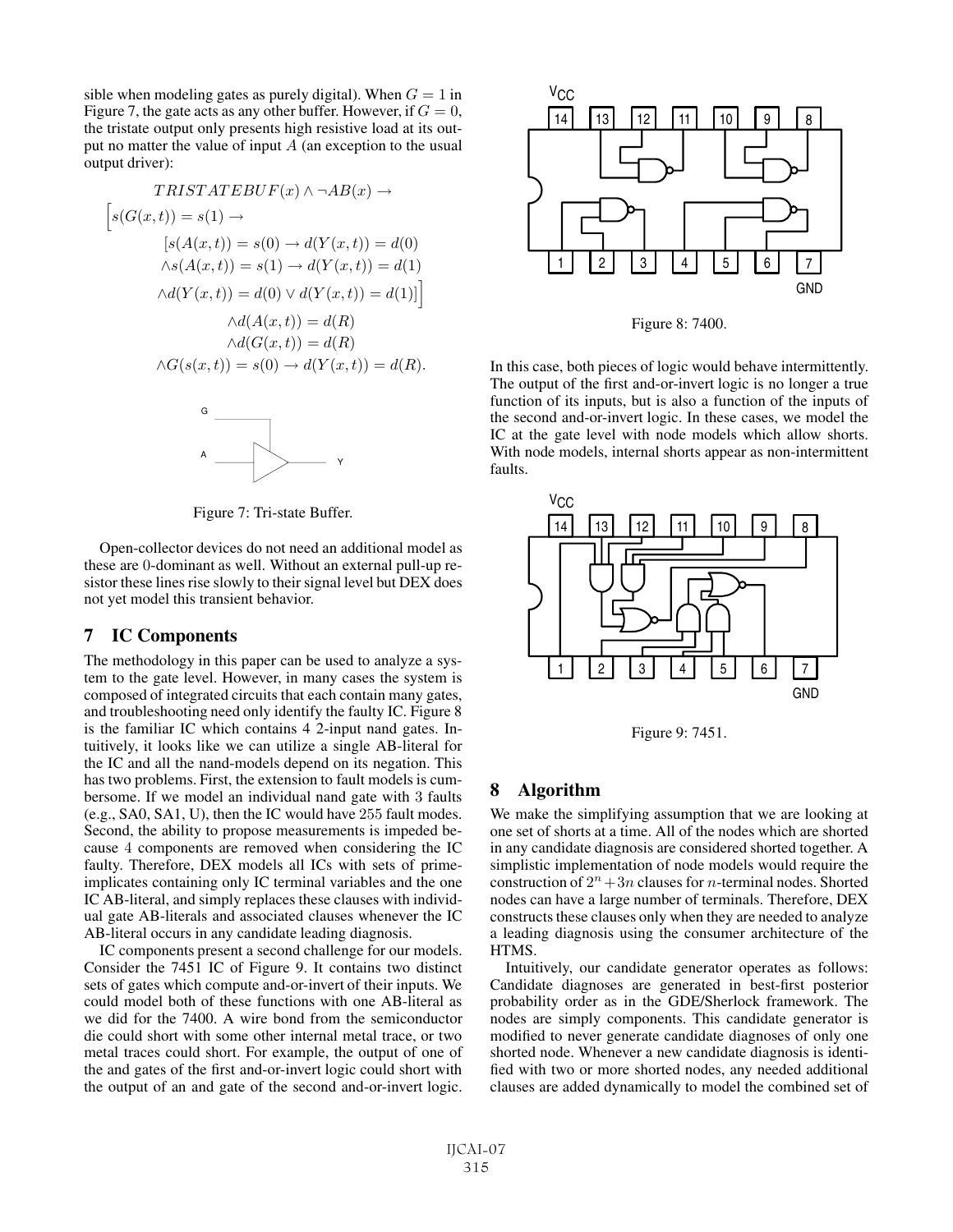shorted nodes. Clauses are added to ensure the signal levels at the shorted nodes are all equal (i.e., modeled as one node). One added circumscription clause disjoins the correct node model with the clause with all the  $U$  modes of all the possibly remaining shortable nodes in the current diagnosis. This added clause circumscribes the conditions under which the node model is applied to the node set. This is important to ensure that if the shorted set is ruled out as a diagnosis, that supersets may be considered as shorts without utilizing any additional clauses or inferential machinery. The best-first candidate generator will focus towards the most likely shorts, and not generate candidate diagnoses which contain unlikely shorts. Thus, the probabilistic framework does the main work in avoiding considering exponentially many combinations of shorted nodes.

Our algorithm for generating the best  $k$  diagnoses uses a variant of A\* [de Kleer and Williams, 1989; Williams and Ragno, 2002]. For brevity we will only describe the basic algorithm without optimizations and not include the Bayes' rule updates of candidate posterior probability. The candidate diagnosis assigns a behavior mode to every component (including the nodes) of the system. Any GDE-style models which characterize only good behavior are modeled as "G" and "U." Assuming all components fail independently the prior probability of a particular candidate  $C_l$  is:

$$
p(C_l) = \prod_{m \in C_l} p(m),
$$

where  $p(m)$  denotes the prior probability of behavior mode m. The objective of the algorithm is to discover the  $k$  most probable diagnoses (the "G" modes have higher priority probabilities than the "U" modes). To cast this search in the familiar A\* framework we define cost as the negative sum of the logarithms of the fault mode probabilities. Every search node n is represented by a sequence of assignment of modes to components, including the empty model  $\phi$  if that mode has not been assigned. Thus,

$$
g(n) = -\sum_{c=m \neq \phi \in n} \ln p(m),
$$

$$
h(n) = -\sum_{c=\phi \in n} \ln max\{p(x)|x \in m(c)\},\
$$

where  $m(c)$  are the possible modes for component c. h clearly is an underestimate and thus admissible for A\*. Algorithm 1 describes the basic algorithm. CONSISTENT is a subprocedure which returns a conflict when the candidate is inconsistent, otherwise it succeeds.

**Algorithm 1**: Basic 
$$
A^*
$$
 search for diagnoses

$$
\begin{array}{ll}\n\text{begin} & \text{OPEN} \leftarrow \{c_i = \phi\}, \;DIAGNOSES \leftarrow \\
\emptyset, \; CONFLICTS \leftarrow \emptyset \\
\text{while } OPEN \neq \emptyset \text{ do} \\
& n \leftarrow \text{arg min}_{x \in OPEN} f(x) \\
& OPEN \leftarrow OPEN \setminus \{n\} \\
\text{if } \forall_{ng \in CONFLICTS} \text{ up} \neq n \text{ then} \\
\text{if } n \text{ assigns modes to all components then} \\
& \text{if } ng \leftarrow CONSISTENT(n) \text{ then} \\
& CONFLICTS \leftarrow \\
 & CONFLICTS \cup \{ng\} \\
\text{else} \\
& DIAGNOSES \leftarrow \\
 & DIAGNOSES \cup \{n\} \\
\text{else} \\
 & pick any \, s = \phi \in n \\
\text{of } n \setminus \{s = \phi\}, \\
 & \text{foreach} \, f \in m(s) \text{ do} \\
 & \text{L } OPEN \leftarrow OPEN \cup \{o \cup \{s = f\}\}\n\end{array}
$$

All the axioms of Section 4 are included in the initial system description (SD). Nodes are just modeled as components, and the conventional model-based algorithm is adequate. The extension to model shorts requires a modification the function CONSISTENT which adds the necessary shorted axioms relevant to any candidate diagnosis which is ultimately reached in the search. With this extension, the same algorithm identifies the highest probability candidates correctly.

Nodes typically do not short independently — they short to each other. A more realistic prior probability of a candidate is:

$$
p(C_l) = p(s_1, \ldots, s_k) \times \prod_{m \in \text{components of } C_l} p(m),
$$

where  $p(s_1,...,s_k)$  is the prior probability that nodes  $s_1$ through  $s_k$  are shorted together. To generalize the algorithm to shorts, only f and h need to be modified. Let  $p^*(n)$  be the maximum probability of any shorts in search node  $n$ . This is computed from the assigned short modes as well as the unassigned node modes (which could be shorted).Then,

$$
g(n) = -\sum_{c=m \neq \phi \in n \wedge m \neq s} \ln p(m),
$$
  

$$
h(n) = -\sum_{c=\phi \in n} \ln \max\{x | x \in m(c)\} - \ln p^*(n).
$$

As the additional term in  $h$  is derived from a maximum, it underestimates and the heuristic is admissible. This algorithm can be greatly optimized and  $h$  and  $g$  better estimated. These details are beyond the scope of this paper.

DEX uses the same probe-selection strategy as [de Kleer and Williams, 1987]. Utilizing our A\* algorithm with  $k = 10$ best diagnoses, it can troubleshoot all structural failures (all opens and 2-node-shorts) in all the circuits of the ISCAS-85